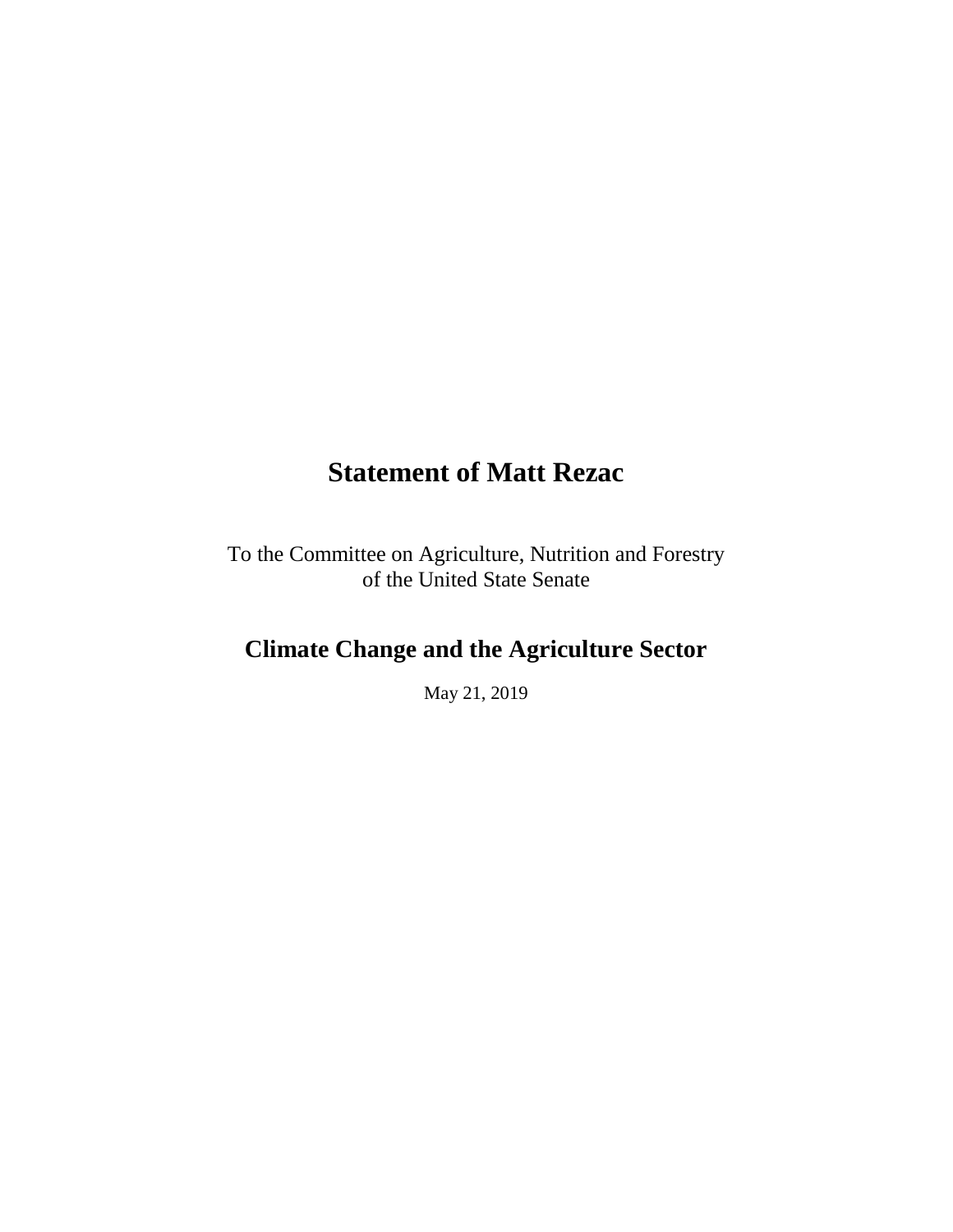Chairman Roberts, Ranking Member Stabenow and Distinguished Members of the Committee, I am Matt Rezac.

I'm a 4th generation farmer from Weston, Nebraska. My wife Tina and I farm about 2500 acres in a corn and soybean rotation. Some of the land in our operation has been in the family for close to 140 years. My sons Jacob and Chase are also here today.

When we talk about stewardship of the land, and doing what's right for the land, there's no one better than the American farmer. Most of the farmers I know do it for the next generation. They want to ensure we leave the land better for our kids and grandkids than how we received it. I get frustrated about the misconception of farmers blindly dumping chemicals all over their farms because it's just not the case. Not only do we care deeply for the health of our farms, in this farm economy, you can't afford to be inefficient and waste inputs.

I also know there is room for improvement. But farmers are often stubborn. Farmers tend to be followers, following what your dad did and often falling into the trap of, "well that's how we've always done it."

On my farm, we have always been conscious of what we are doing to the land, but about 15 or 20 years ago I knew I had to do something different. If I was going to stay in business, I knew I had to find a way to be profitable, and I knew I had to take full advantage of technology. I wanted to break outside the box of how we had been farming, and I didn't want to be part of the herd. I looked at everything we could do. I read all that I could, talked to anyone that would listen and I soon figured out the key was going to be all about soil health. First thing I noticed was that we had a serious soil compaction problem on the farm, and that once we starting really concentrating on the soil, we saw that soil come back to life. Instead of just treating the symptoms of poor soil health, we diagnosed the root cause and the world opened up.

Since then, we've always focused on how we can do the right things for our farm and protect our soil and water for the future. As we think about stewardship and climate today, I would like to share some key points with the Committee on this important topic.

#### **Technology and Innovation is Key**

First, technology is critical, and the future of agricultural conservation is precision. Just as I use "precision agriculture" tools to optimize my production and minimize inefficiency, precision conservation tools and planning help me reduce "waste" in my production system. In this case, waste means lost top soil and misplaced crop inputs. On our farm we use variable rate fertilizer, and moisture probes in the soil to manage water. We are extremely precise about our nutrient management, making adjustments in season. We use tissue sampling during the growing season to know exactly what the plant needs. Most people don't understand this, but giving a plant too much of a certain nutrient, such as nitrogen, is just as bad as giving it too little, and it just adds to waste.

Precision conservation tools like Land O'Lakes SUSTAIN's Truterra Insights Engine highlight the financial opportunities for different field management systems. The most effective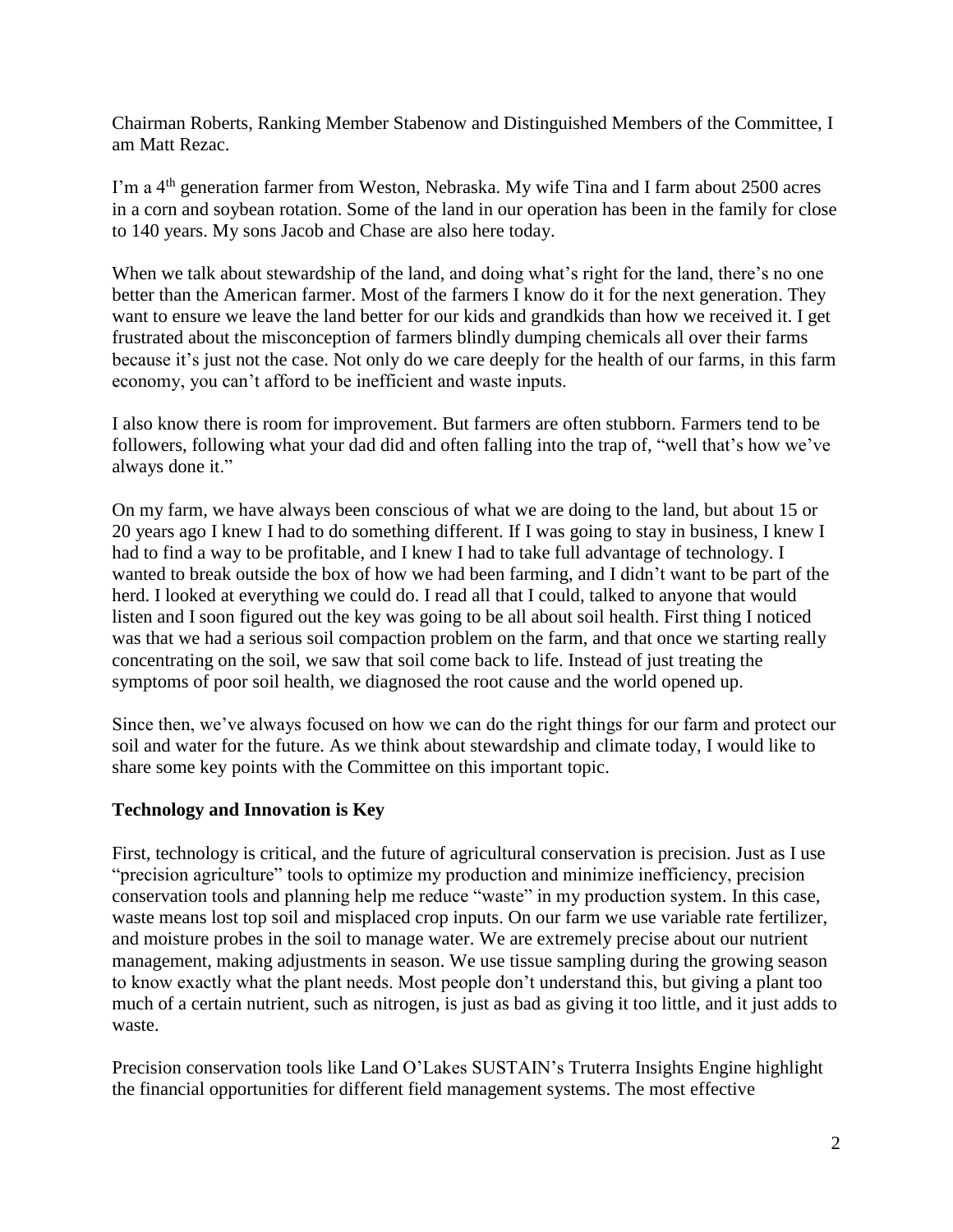conservation practices are those that have an economic benefit to the farm, either by increasing yield and revenue, or by eliminating waste. Often where a crop field is not profitable, there is a portion of that field experiencing poor soil health due to topsoil erosion or nutrient losses. By using precision conservation tools, we can see how an unprofitable part of the field might be better in a conservation program. For us, it might mean that instead of losing \$300 on that acre, we could break even. By focusing on net profitability, these precision tools can help farmers achieve their business goals while also improving their stewardship of natural resources.

### **Farmers, the Private Sector and the Government Have to Work Together**

Second, crucially, no one farmer, entity or sector has all the answers and capabilities to accomplish alone what is needed. It takes all of us working together – farmers, the government, and the private sector – to deliver climate solutions.

My stewardship journey is a one of relationships and collaboration. We could not have accomplished what we did on my farm without my District Conservationist and my local NRCS office. NRCS has worked with me to tailor conservation solutions to my own farm. But unfortunately, my local NRCS office is overworked, and truthfully, overwhelmed. The time it takes to really sit down with a farmer and tailor conservation solutions is enormous.

To fill some of that void, I turned to my local co-op, Frontier Cooperative. Frontier has been a leader in sustainability and they joined the Land O'Lakes SUSTAIN program when it launched in 2016. Frontier embraced bringing agronomists out to the farm, educating farmers about being more efficient. Now that they are working on the sustainability side of things, Frontier Coop and Land O'Lakes SUSTAIN have an amazing ability to reach a lot of farmers. The availability of robust data, analytics and insights allows me to work with my agricultural retailer to employ practices in a far more targeted and impactful way than ever before.

The bottom line is this: on-farm conservation is not just good for the environment. It also supports a stronger rural economy through increased resiliency and profitability for farmers like me. To maximize both environmental benefits and economic benefits, it takes everyone working together.

#### **Agriculture Has a Critical Role to Play on Climate Solutions**

Third, because we're embracing technology and because we are willing to work together, farmers are ready to lead on climate solutions.

Just think of the scale of American agriculture. Every day, farmers like me make stewardship decisions that impact more than 1.4 billion acres of rural lands. The men and women that make management decisions on that land every day are making a positive difference and leading the way on climate solutions.

We might not always see it, or talk about it, as a climate issue. I know the weather is changing, but I try to control what I can control. That's why you'll hear us talk about things like maintaining soil health, protecting water quality and quantity, and controlling erosion. But the